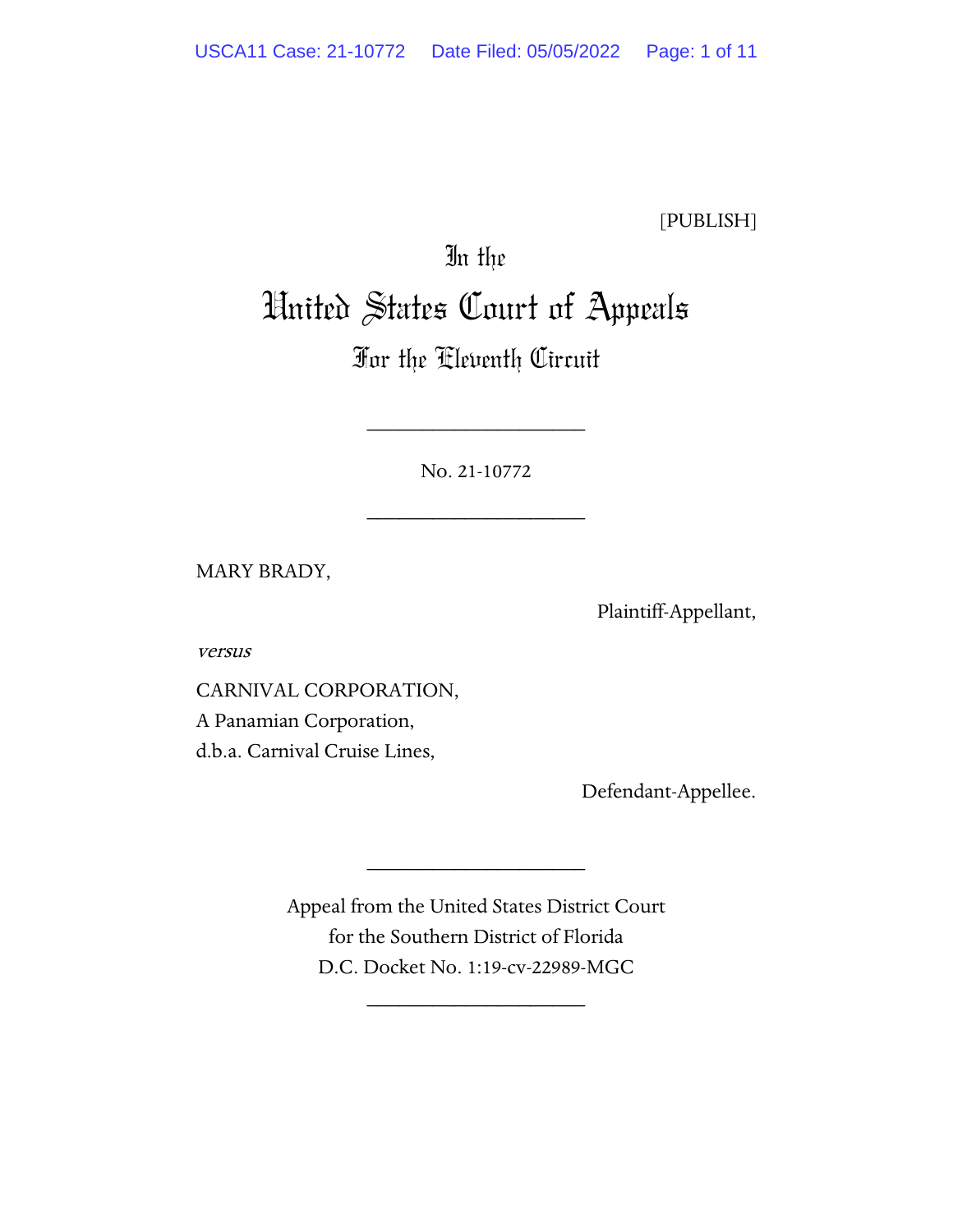Before NEWSOM, MARCUS, Circuit Judges, and LAWSON,\* District Judge.

# NEWSOM, Circuit Judge:

This is a slip-and-fall case arising under admiralty law. In a nutshell, Mary Brady slipped on a puddle of water and broke her hip shortly after boarding a Carnival cruise ship. She then sued the cruise line for negligence. The district court granted summary judgment for Carnival, holding that it lacked a duty to protect Brady because its crewmembers had neither actual nor constructive notice of the particular puddle that caused her fall. For the following reasons, we reverse and remand for further proceedings consistent with this opinion.

# I

The facts, taken in the light most favorable to Brady, as the summary-judgment loser, are as follows: On the afternoon of August 18, 2018, the weather was hot and dry in Cape Canaveral, Florida. Brady boarded the Carnival "Sunshine" for a cruise vacation with her family and friends. She immediately proceeded to the ship's Lido Deck to meet other members of her party and grab some lunch. The scene was what one would expect at the beginning of a cruise: The sun was shining, music was playing, and it

<span id="page-1-0"></span><sup>∗</sup> Honorable Hugh Lawson, United States District Judge for the Middle District of Georgia, sitting by designation.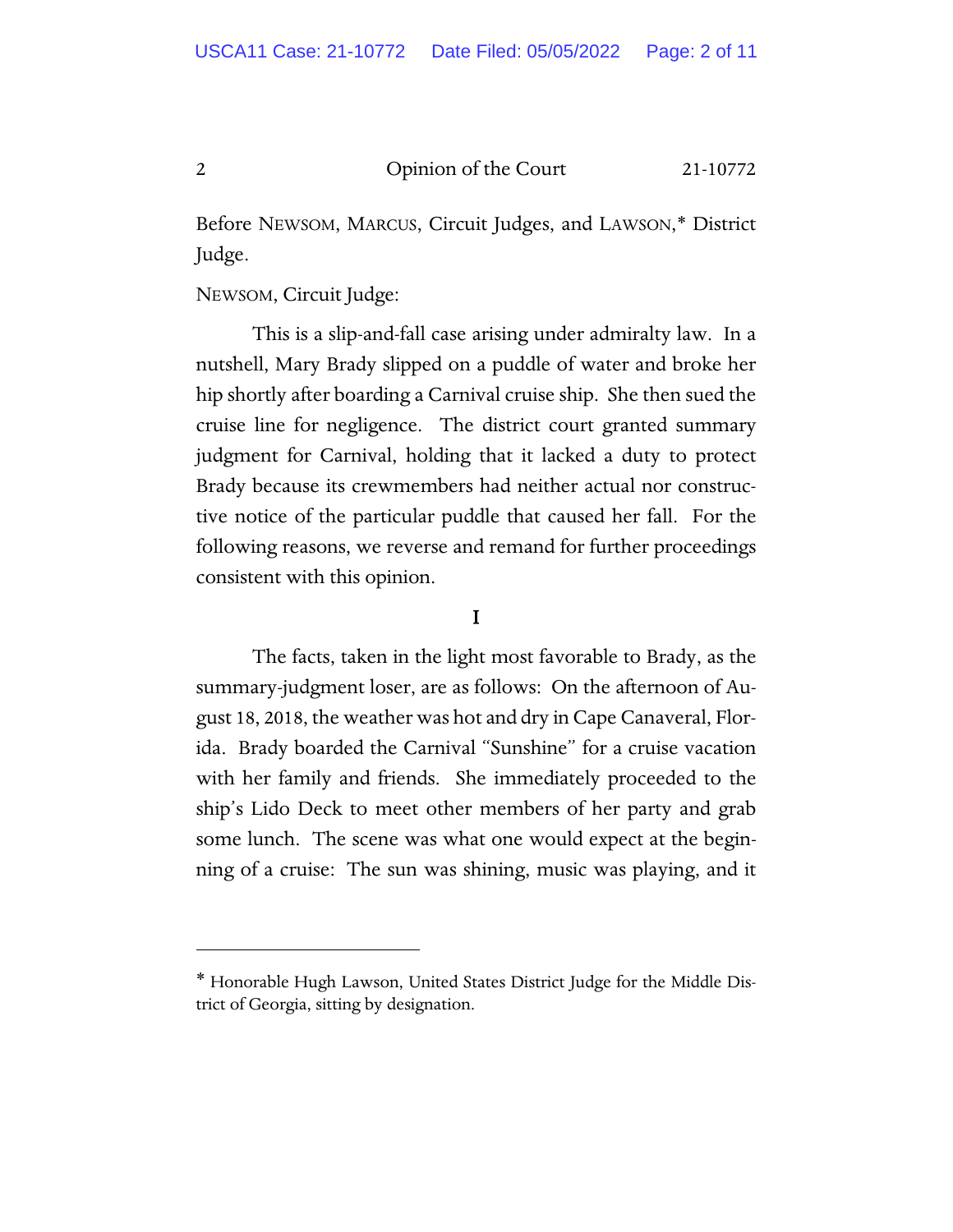was "really crowded" on the deck because the passengers weren't yet allowed in their cabins.

After a few minutes, Brady found the group she was searching for and began walking toward them. Brady was looking straight ahead at her friend, Jessica Chasen, and didn't see a patch of colorless liquid on the deck. Brady stepped in the puddle and her foot came out from under her. She "went flying up in the air" and landed "really hard on [her] back," with her "feet [coming] down afterwards." The impact fractured Brady's hip, and the injury would require Brady to leave the ship and undergo hip-replacement surgery.

Although Carnival claimed—in both an interrogatory answer and a casualty report submitted to the Bahamas Maritime Authority—that there was a caution sign in place, Brady said there weren't any warning signs in the immediate vicinity of her fall. There appears to be some truth to both positions, as a photo that Carnival took of the scene depicts a caution sign on the Lido Deck some 20 feet away from the puddle on which Brady slipped.

Brady sued Carnival in admiralty for negligence. Following discovery, the district court granted Carnival's motion for summary judgment on the basis that Brady failed to show that Carnival had knowledge of the particular puddle that caused Brady's fall. After the court denied Brady's Rule 59 motion for reconsideration, she timely appealed.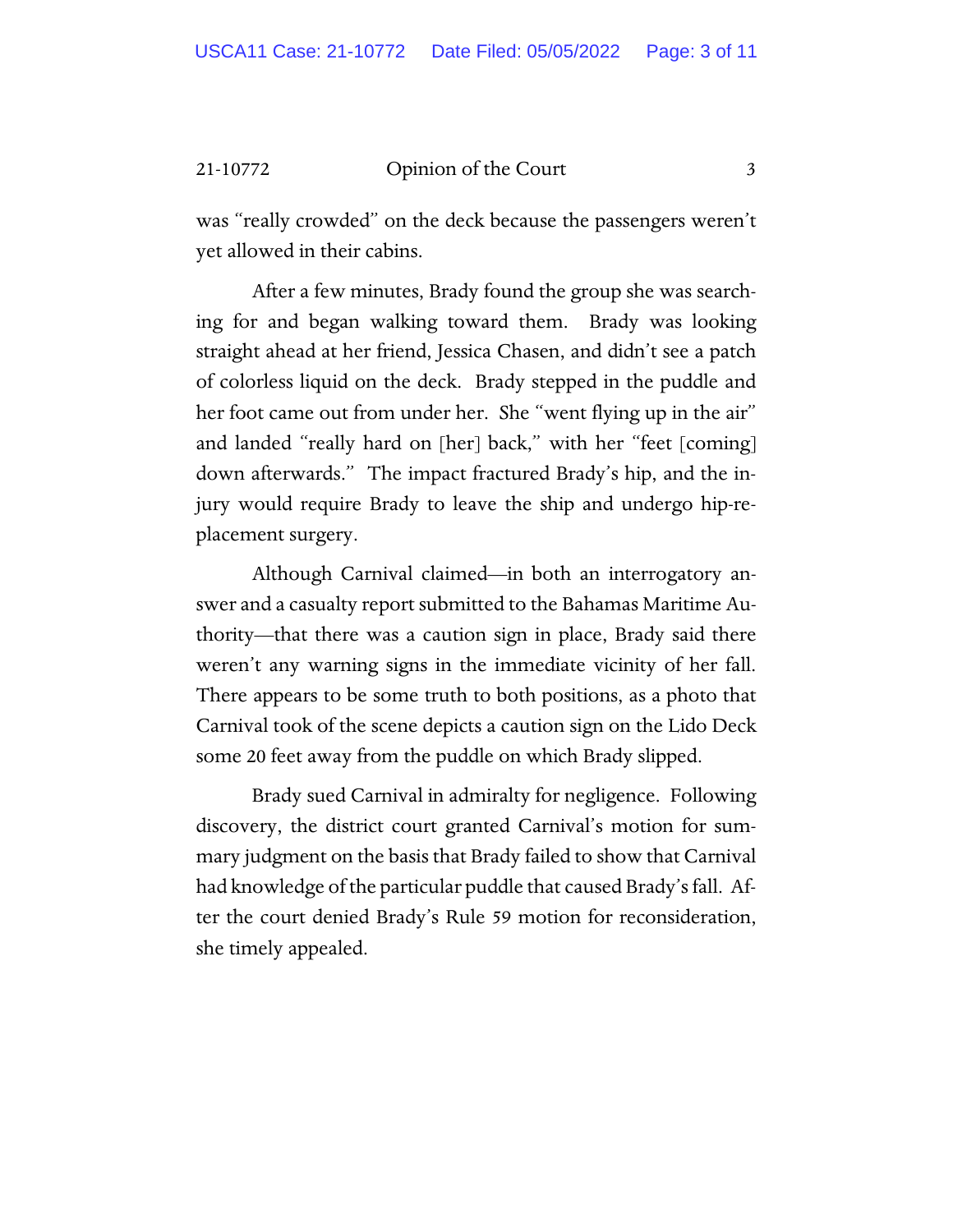#### II

"We review a district court's grant of summary judgment de novo, considering the facts and drawing all reasonable inferences in the light most favorable to the non-moving party." Melton v. Abston, 841 F.3d 1207, 1219 (11th Cir. 2016) (per curiam). Summary judgment is proper if the movant shows that "there is no genuine dispute as to any material fact and the movant is entitled to judgment as a matter of law." Fed. R. Civ. P. 56(a). "[T]he substantive law will identify which facts are material." Anderson v. Liberty Lobby, Inc., 477 U.S. 242, 248 (1986). And a "genuine" dispute exists if "a jury applying [the applicable] evidentiary standard could reasonably find for either the plaintiff or the defendant" as to the material fact. Id. at 255.

#### III

Maritime law governs the liability of a cruise ship for a passenger's slip and fall. *Everett v. Carnival Cruise Lines*, 912 F.2d 1355, 1358 (11th Cir. 1990). That cousin of the common law, however, draws heavily "on general principles of negligence law." *Car*roll v. Carnival Corp., 955 F.3d 1260, 1264 (11th Cir. 2020) (quotation omitted). Consistent with those principles, Brady must make four showings in order to prevail: "(1) Carnival had a duty to protect her from a particular injury; (2) Carnival breached that duty; (3) the breach actually and proximately caused her injury; and (4) she suffered actual harm." Id.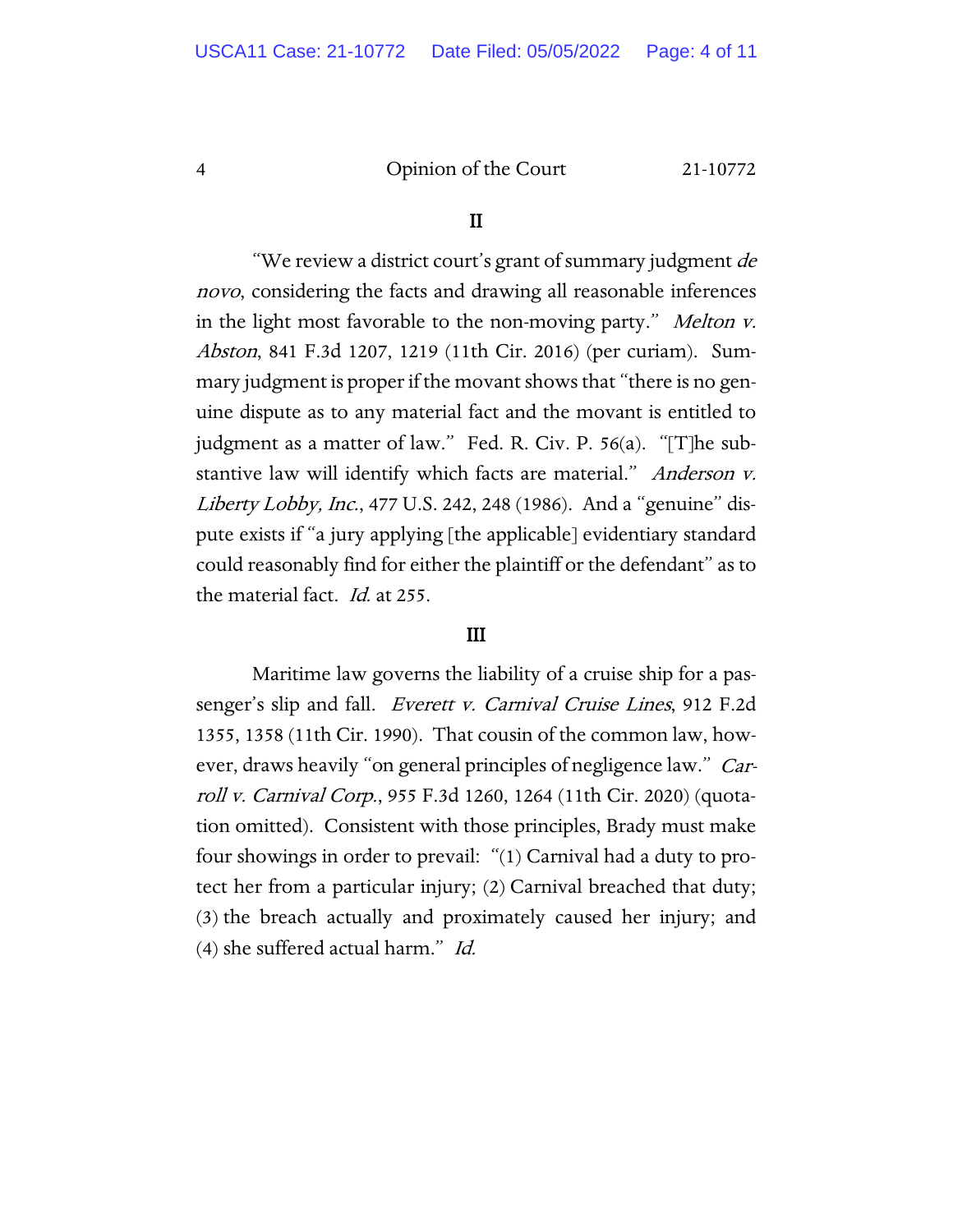This appeal implicates only the first element. As to that one, Carnival owed Brady "a duty of 'ordinary reasonable care under the circumstances, a standard which requires, as a prerequisite to imposing liability, that the carrier have had actual or constructive notice of the risk-creating condition." K.T. v. Royal Caribbean Cruises, Ltd., 931 F.3d 1041, 1044 (11th Cir. 2019) (quoting Keefe v. Bahama Cruise Line, Inc., 867 F.2d 1318, 1322 (11th Cir. 1989) (per curiam)).

# A

At the outset, we clarify what, under our precedent, the relevant "risk-creating condition" was here. It was not, as the district court suggested, the presence of the particular "puddle on which [Brady] slipped." Order at 3. Rather, the salient issue is whether Carnival knew, more generally, that the area of the deck where Brady fell had a reasonable tendency to become slippery—and thus dangerous to passengers—due to wetness from the pool.

This much is dictated by our decision in Carroll. There, the plaintiff was crossing Deck 11 of another Carnival cruise ship. See 955 F.3d at 1262–63. "While Mrs. Carroll was walking behind her husband, her right foot clipped the leg of one of the lounge chairs" on the deck, "causing her to fall and suffer injuries." *Id.* at 1263. There was no evidence—at least none cited by the court or the parties—that Carnival was aware that the *specific* chair that caused Carroll's fall was protruding into the walkway. Yet in reversing on the issue of notice, this Court relied on more general "evidence reflecting that Carnival took corrective measures to prevent people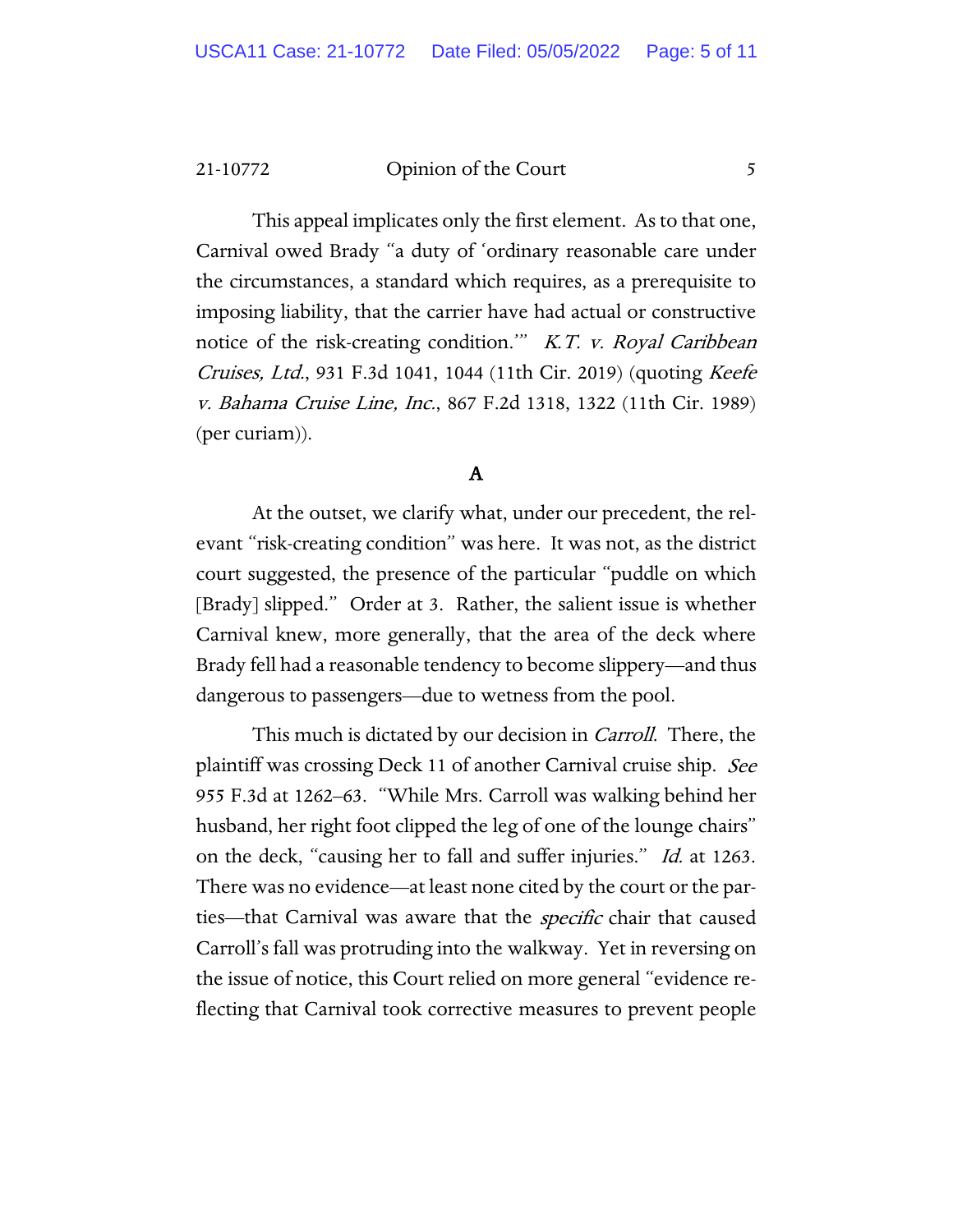from tripping over the lounge chairs in the walkway on Deck 11." Id. at 1265 (emphasis added). For instance, "one of Carnival's pool deck supervisors . . . testified that the lounge chairs on Deck 11 were supposed to be arranged in the upright position, and he was instructed (and trained other employees that he supervised) to make sure that the chairs were not protruding into or blocking the walkway." Id. at 1266. Another employee "testified that part of her duties included patrolling Deck 11 and moving any lounge chairs that were blocking the walkway." Id. And a third "testified that because passengers sometimes pull out chairs and do not put them back in place, they can create an 'unsafe condition,' so it is part of the staff's duties to take corrective action and remove that hazard." Id. Because this testimony showed that Carnival had "taken corrective measures"—repositioning the lounge chairs on Deck 11 to maintain a clear walkway—we held that the protruding chair that injured Carroll was a "known danger." Id. This was "enough to withstand summary judgment on the issue of Carnival's notice," despite a lack of evidence that Carnival knew that the specific injury-causing chair was jutting out into the walkway. Id.

Carroll is a published decision, and "we are bound by the prior-precedent rule to follow" it. Arias v. Cameron, 776 F.3d 1262, 1275 (11th Cir. 2015). That is, "even if we disagree<sup>[]</sup> with [*Car*roll," we are "required to be faithful to it." Id.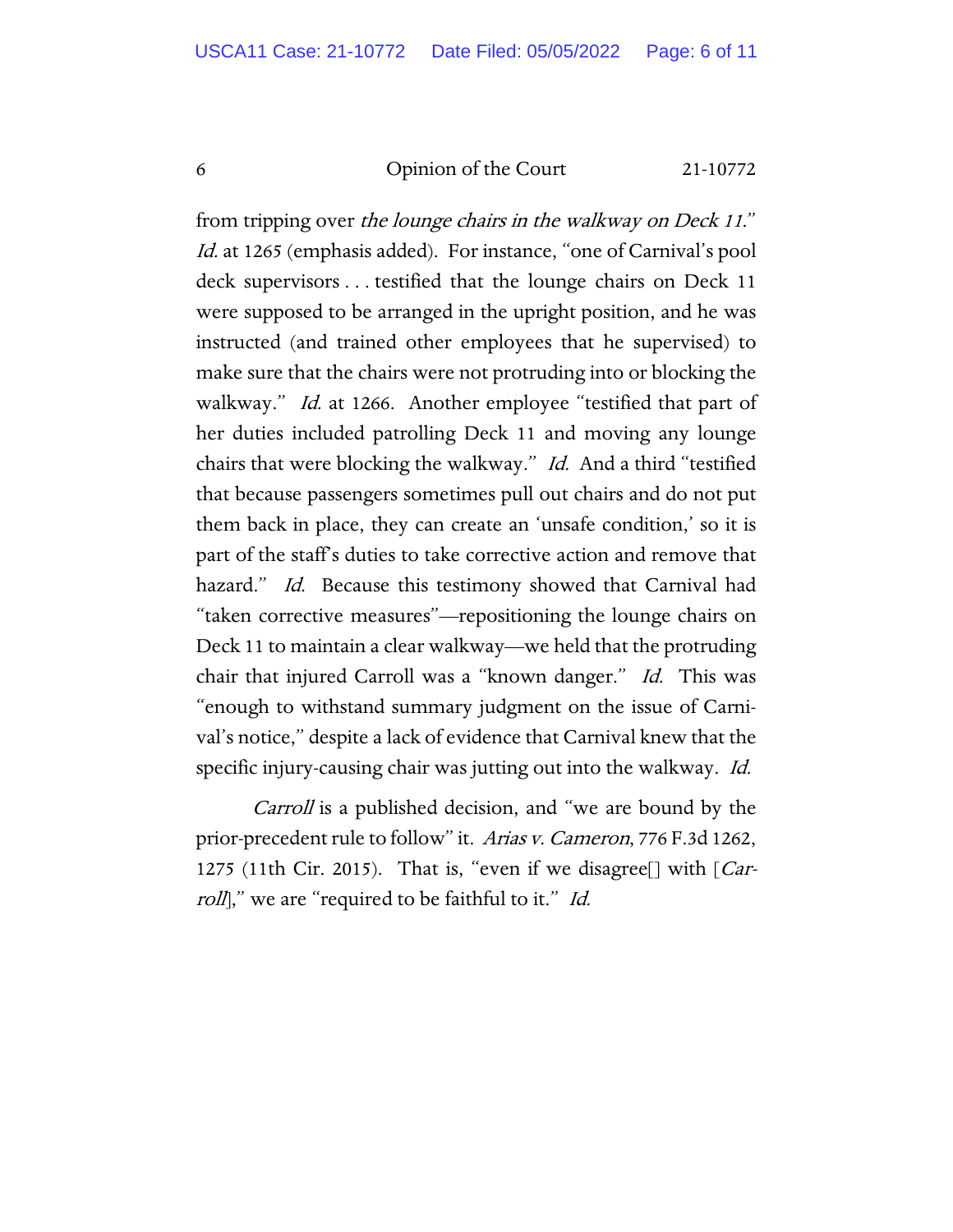Here, the district court failed to faithfully follow *Carroll*.<sup>[1](#page-6-0)</sup> The court ruled for Carnival because "[t]here is no evidence in the record that any Carnival crewmember was notified or was otherwise aware of the existence of the puddle on which [Brady] slipped." Order at 3 (emphasis added); see also id. at 5 ("There is no evidence Carnival knew of the existence of this puddle of water."); id. at 6 (focusing on "whether Carnival had constructive notice of the puddle on the deck"). While that may be true, it misses the relevant question. Under Carroll, the issue of notice turns more broadly on (1) whether Carnival had notice that the area where Brady fell had a reasonable tendency to become wet, see Carroll, 955 F.3d at 1266, and (2) whether it "had actual or constructive knowledge that the pool deck where [Brady] fell could be slippery (and therefore dangerous) when wet," Sorrels v. NCL (Bahamas) Ltd., 796 F.3d 1275, 1288 (11th Cir. 2015).

# B

Taking all reasonable inferences and construing the evidence in Brady's favor, we hold that a rational jury could find for her on both questions.

<span id="page-6-0"></span><sup>&</sup>lt;sup>1</sup> In fairness to the district court, neither side cited *Carroll* in their summary judgment briefs. But the fact that the parties have failed to identify a binding decision doesn't make it any less binding. Between the closing of briefing and oral argument in this Court, we sought and received supplemental briefing on Carroll's application.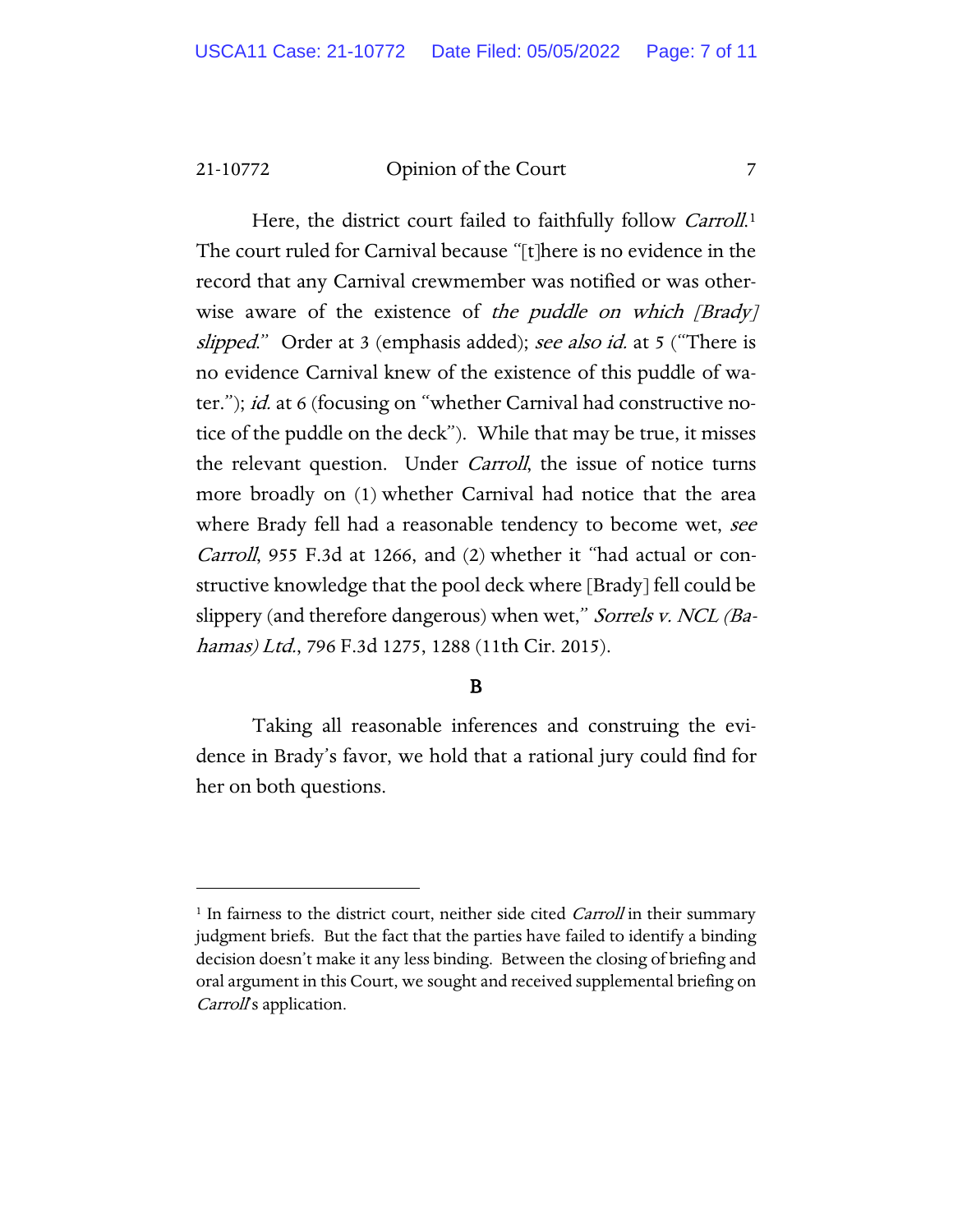Start with whether Carnival knew that the deck area was reasonably likely to become wet. Carnival's representative, Maurice Vega, admitted in an interrogatory that "the mid ship open Lido Deck area" $-i.e.,$  where Brady fell—"is reasonably expected to become wet due to . . . passengers' use of the swimming pool." The interrogatory continued on to note that, nevertheless, "yellow caution cones were in place." Such a warning sign is visible in the background of one of the photos, about 20 feet from the location of Brady's fall. And Chasen overheard a crewmember provide a statement that there were "safety cones on the deck" in the vicinity "where [Brady] fell." The cruise line's casualty report similarly claims that a "caution sign was in place." A rational factfinder could conclude from this evidence that a warning sign was indeed in place on the pool deck—or was meant to be—near the location of the incident. So too, a rational factfinder could draw the inference from Carnival's admissions and its placement of a warning sign near its pool that it knew that the area would frequently become wet from its passengers' normal use of the pool. See Carroll, 955 F.3d at 1266.

In response, Carnival insists that Vega "clarified" at his deposition that the warning signs weren't related to wetness on the deck, but rather, were "placed as a general reminder to passengers to be careful." Br. of Appellee at 29. That is one view of the evidence. "At the summary judgment stage, however, we must view all evidence and factual inferences in favor of [Brady]." *Guevara v.* NCL (Bahamas) Ltd., 920 F.3d 710, 722 (11th Cir. 2019). When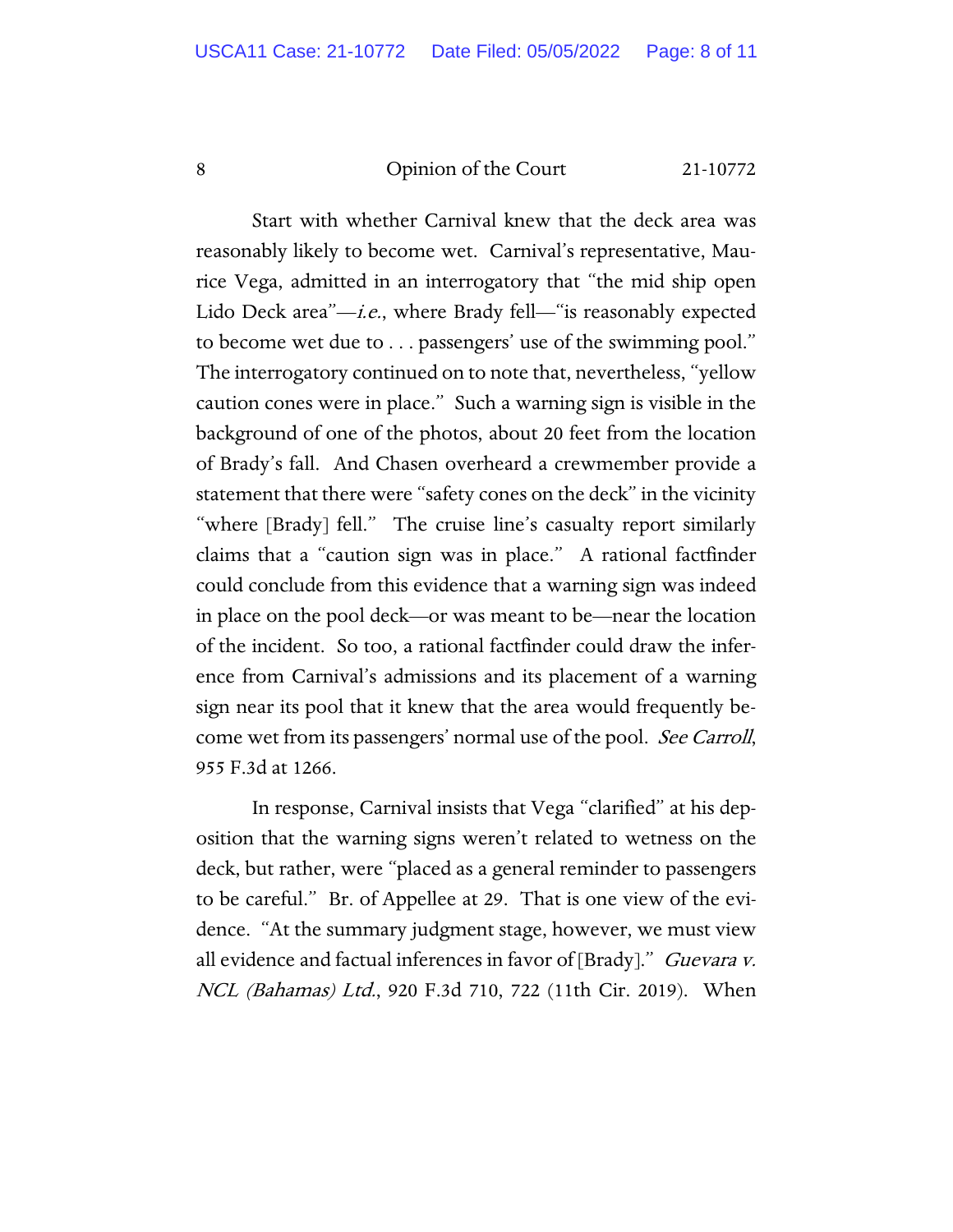read in the light most favorable to her, both Carnival's interrogatory response and its casualty report link the placement of the caution sign to the expectation of wet conditions on the pool deck. To elevate Vega's deposition testimony over these documentary sources would be to invade the jury's province as the finder of fact. See Anderson, 477 U.S. at 255 ("Credibility determinations, the weighing of the evidence, and the drawing of legitimate inferences from the facts are jury functions, not those of a judge[.]"). Particularly when Carnival's admissions are viewed alongside the sign's proximity to the pool, a reasonable jury could find a "connection between the warning and the danger." Guevara, 920 F.3d at 721; see Amy v. Carnival Corp., 961 F.3d 1303, 1309 (11th Cir. 2020).

That leaves the question whether Carnival "had actual or constructive knowledge that the pool deck where [Brady] fell could be *slippery* (and therefore dangerous) when wet." *Sorrels*, 796 F.3d at 1288 (emphasis added). As we've explained before, "[e]vidence that a ship owner has taken corrective action can establish notice of a dangerous or defective condition." Carroll, 955 F.3d at 1265. And that's just what we have here. The fact that warning signs were "posted on the pool deck" in the general area of Brady's fall, when "viewed in the light most favorable to [Brady], is enough to withstand summary judgment as to notice." Sorrels, 796 F.3d at 1289. That's because a reasonable inference from the placement of the caution sign is that Carnival knew that the Lido Deck would become slippery when wet. See id. at 1288 (permitting this inference where a crewmember "would sometimes post warning signs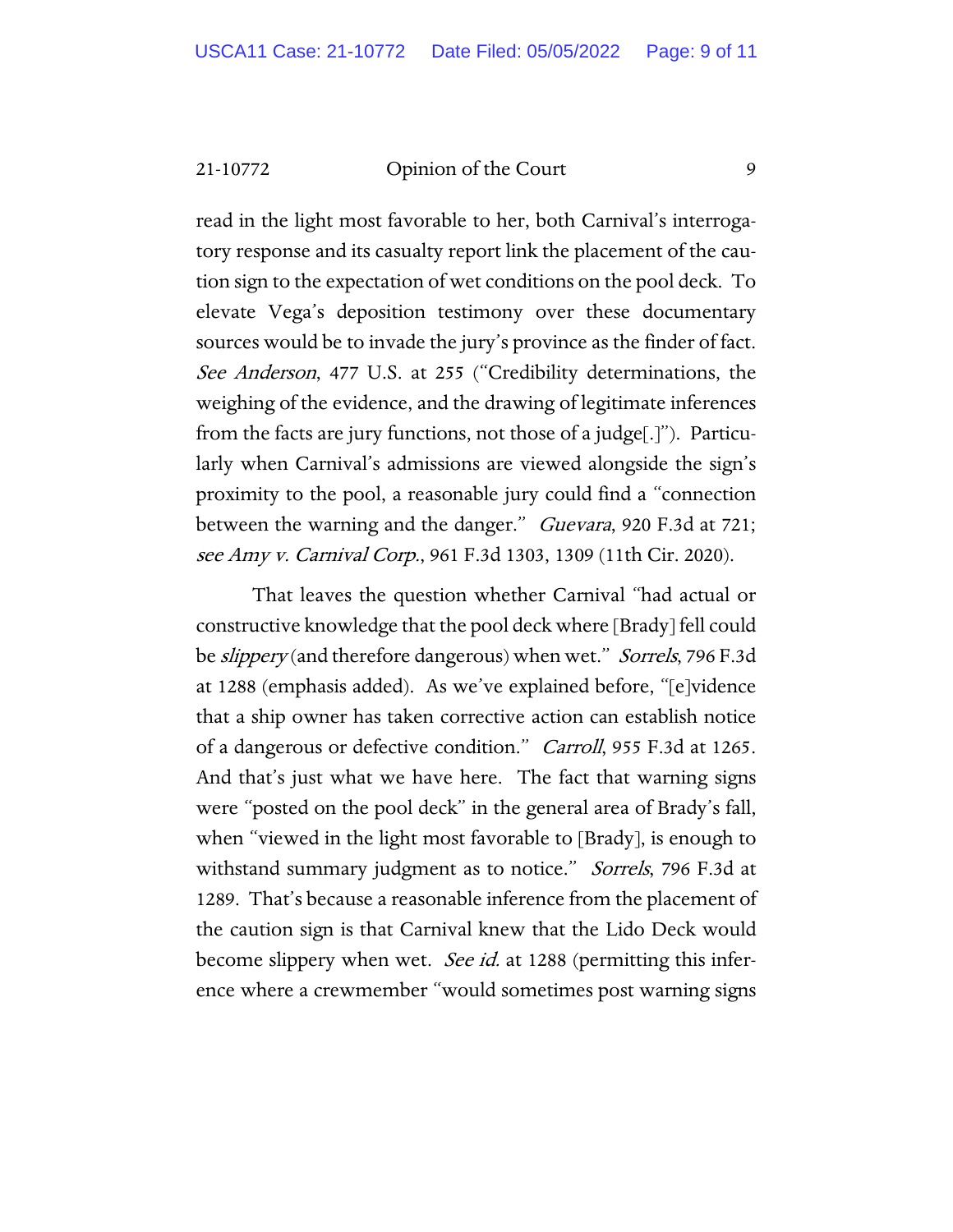on the pool deck after it had rained" and "had been told to post warning signs in the restaurant whenever there was water or some other liquid on the floor . . . because it was known to her supervisors that the teak floor could be slippery when wet"); Mabrey v. Carnival Cruise Lines, Inc., 438 So. 2d 937, 938 (Fla. Dist. Ct. App. 1983) (holding that evidence of a "Slippery When Wet" sign at the entrance to a deck of the cruise ship precluded a directed verdict). In other words, a jury could reasonably find that placing a warning sign on the deck served as Carnival's acknowledgment of the danger. Even the district court seems to have accepted this inference. It just erred (for reasons already explained) in its framing of the relevant hazard.

At the same time, it doesn't matter that the caution sign wasn't placed exactly where Brady fell. The deck in both locations—which are fairly close to one another—is made of the same material. So, if a jury believes that the sign indicates that Carnival had notice that the deck would become slippery when wet, then it could reasonably infer that Carnival knew that the area where Brady slipped would pose that same hazard.

"To be clear, a reasonable jury also could see other evidence to indicate that Carnival lacked notice." Amy, 961 F.3d at 1310. For example, one interrogatory response from Carnival claims that the "deck material" is "appropriate for the mid ship open Lido Deck area." But weighing this conflicting evidence is a "task . . . for the jury." Id. Based on Carnival's repeated admissions that warning signs were present in the area, we hold that there is a genuine issue